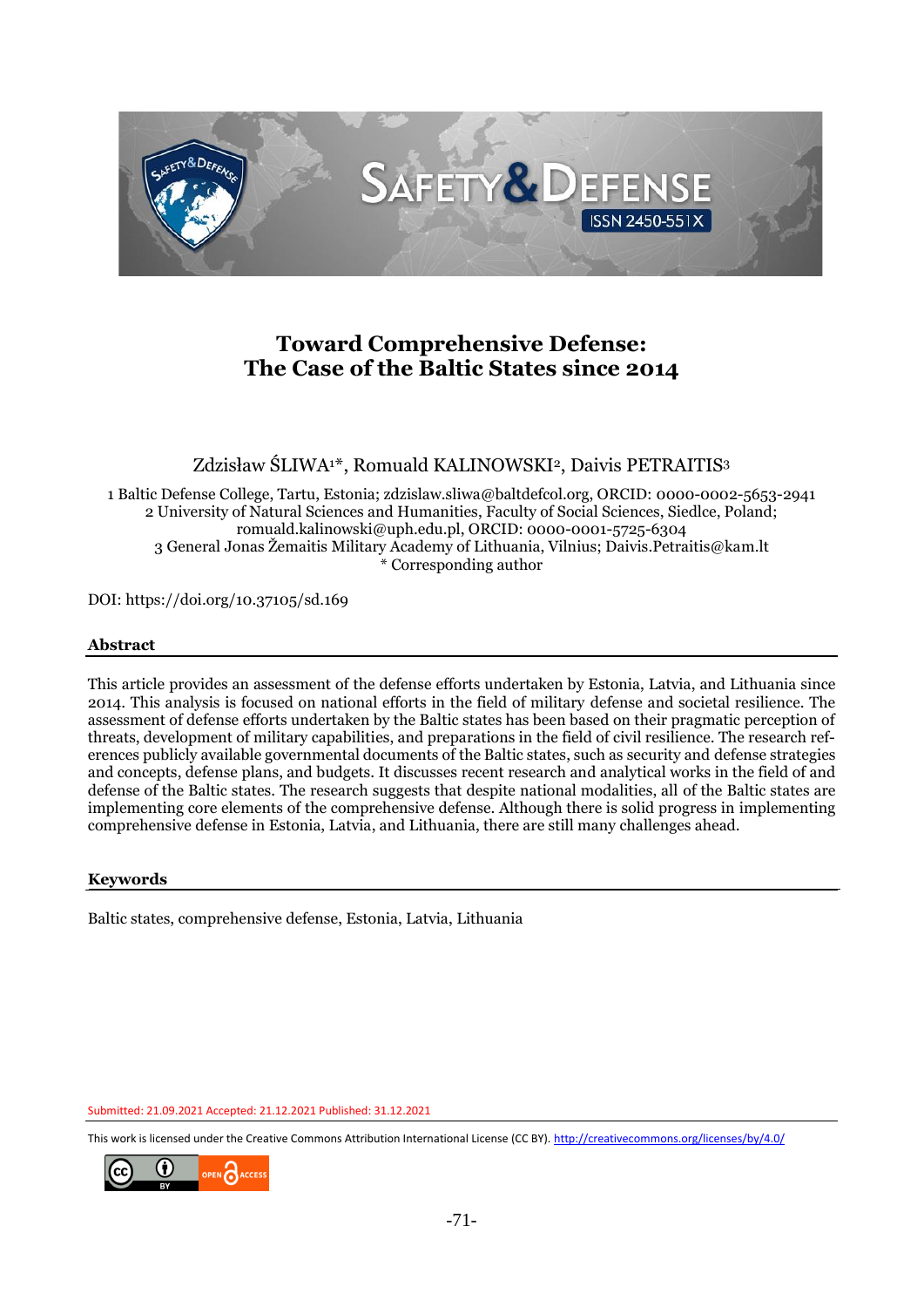### 1 **1. Introduction**

2 The end of the Cold War marked the end of the Soviet Union's occupation of the Baltic states for almost half a century. When regaining independence, the Baltic states focused 4 their immediate efforts on assuring national security and developing capabilities needed for 5 national defense. Geostrategic location and the nature and magnitude of a hypothetical 6 threat posed by Russia compounded with limited available resources meant that the Baltic 7 states alone were not able to provide for credible national defense. Back in early nineties, 8 the Baltic states developed small land-centric armed forces and tried to complement them with territorial defense troops and societal resilience and resistance under the framework of total defense modelled after the Nordic nations. This situation prompted actions for politi-11 cal, military, economic, and social integration with the West. Estonia, Latvia, and Lithuania's accession to NATO and the European Union in 2004 were the ultimate success of achieving this long-term foreign and diplomatic objective. The early years of membership in NATO were a time when the threat for the Baltic states from Russian aggressive behavior in 15 the post-Soviet space was not fully acknowledged nor understood by all of their Allies. Partnership with Russia was predominantly seen as a crucial factor for Euro-Atlantic security and solving global problems. The regional security concerns of the member states of NATO's Eastern Flank were received with caution, and there was no appetite for any NATO military 19 reinforcements there. New member states were supposed to contribute to expeditionary operations, and their military security was thought to be automatically assured by membership 21 in NATO. This philosophy resulted in the moderate modernization of the armed forces of 22 the Baltic states that focused mainly on expeditionary capabilities. It also limited prepara-23 tions for territorial defense and civil resilience efforts. This situation changed as a result of 24 Russian aggression against Ukraine and the illegal occupation of Crimea.

25 Military threats from Russian aggressive behavior materialized and prompted a deliberate response from NATO and its members to include the Baltic states. Implementation of assurance and adaptive measures by NATO reinforced the defense of the Baltic states. How-28 ever, the evolving, hybrid nature of possible threats and the limited scope of the enhanced 29 Forward Presence also showed the need for the Baltic states to develop their own national defense capabilities to be able to respond immediately to armed aggression. The challenge 31 grew even more with Russian subversive information operations and other hybrid activities. Therefore, the post-2014 period offers an interesting insight into the adaptation of the de-33 fense of the Baltic states to radical changes in the security environment. It allows for studying synergies and/or lack of them between allied, multilateral, bilateral, and national defense efforts.

This paper aims to present the evolution of the national approaches of the Baltic states 37 to defense since 2014. The scope of the discussion focuses on national efforts in the field of military defense and societal resilience. References to international cooperation are limited to the aspects that directly contribute to defense of the Baltic states. The assessment of defense efforts undertaken by the Baltic states has been based on their pragmatic perception 41 of threats, development of military capabilities, and preparations in the field of civil resilience. The research is based mainly on publicly available governmental documents of the Baltic states, such as security and defense strategies and concepts, defense plans, and budgets. It also reflects recent research and analytical works in the field of security and defense 45 that discuss developments in defense of the Baltic states. Governmental and institutional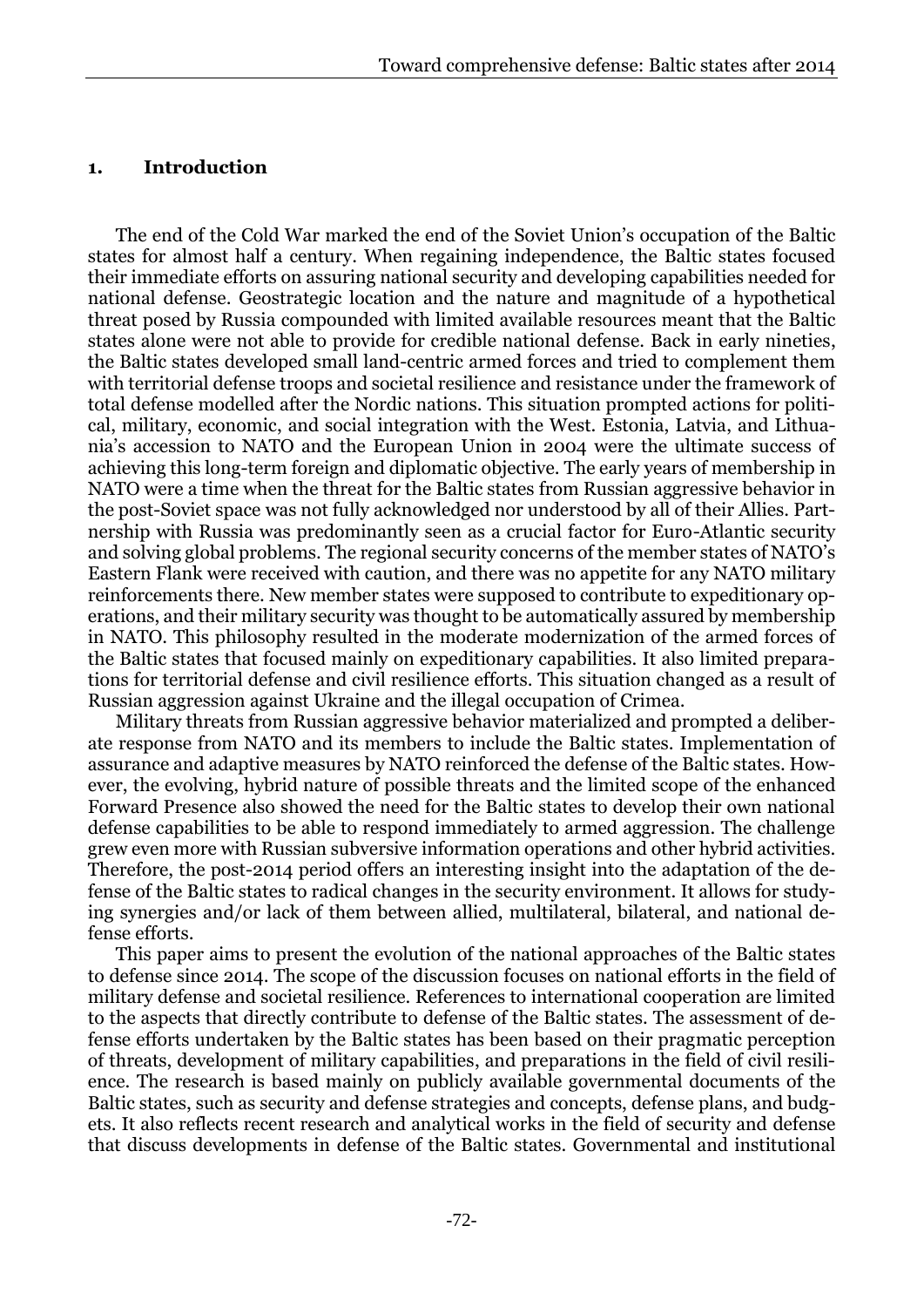1 perspectives are confronted with academic and think thank assessments and recommenda-2 tions. The article offers a brief analysis of factors influencing national approaches to military security and defense and provides an overview of the defense efforts undertaken by Estonia, 4 Latvia, and Lithuania since 2014. A comparison of national approaches to defense since 2014 has been used for identifying common patterns in the defense of three Baltic states. The 6 article then tries to look for synergies in national approaches and explore possible short- and medium-term developments.

### 8 **2. A comprehensive approach to national defense in Estonia**

9 Russia has been traditionally recognized as a threat to the security of Estonia. The 2007 10 cyber-attack was considered just a warning and reinforced of the perception of Russia as an existential threat. Prior to 2014, Estonia published three versions of its national security 12 concepts. The successive versions of the concept described the evolution of a Russian threat 13 to Estonian security. In the state security concepts published in 2001 and 2004, Russia was just mentioned. In 2010, Russia's threat of political, economic, military, and energy tools to achieve its goals was noted. It was the 2017 concept that portrayed Russian activity as unpredictable, aggressive and provocative and as a source of instability and an immediate 17 threat to Estonia's security (Riigikogu, 2017). Russia's desire to restore its position as a great 18 power was assessed as a source for a possible sharp opposition by the West and the Euro-Atlantic collective security system. The 2017 concept noted Russia's use of military power as a tool for achieving its objectives. It described the strengthening of Russia's armed forces and increased military presence on the borders of NATO member states, including in the Baltic Sea region and on Estonia's border (Ministry of Defense of the Republic of Estonia,  $2017$ ).

In attempts to deter and defend against security threats, Estonia adopted a comprehensive national defense concept. The comprehensive nature of defense is reflected in using 26 both military and non-military capabilities as well as integrating activities and resources 27 from the public and private sectors and civil society. The comprehensive national defense of Estonia develops, therefore: "military defense, the civilian support for military defense, in-29 ternational action, domestic and internal security, maintenance of the continuous operation 30 of the state and society, and psychological defense" (Riigikogu, 2017, p. 3). This concept fa-31 vors deterrence as a means for assuring national security. However, should the deterrence fail to prevent attacks against Estonia, it should be ready to take active steps. The chapter 33 related to military defense focused on discussing collective defense, deterrence hand-inhand with NATO partners, Host Nations Support system extension, national resistance, and 35 resilience, and the importance of the Defense League supported by the constant allocation 36 of 2 percent of its GDP on defense. In this edition of the National Security Concept, a special 37 chapter was dedicated to the resilience and cohesion of society. It included considerations about the integration of society, strategic communication, and psychological defense to enhance society's resilience based on the assumption that a united society could be less prone 40 to hostile influences (Riigikogu, 2017).

41 Plans for developing capabilities needed for national defense are included in national defense development plans covering the timeframe of a decade and in military defense action plans aimed at four year periods. The National Defense Development Plan 2017-2026 is the major strategic document to guide the development of national defense capabilities 45 necessary to implement the comprehensive defense concept (Ministry of Defense of the Re-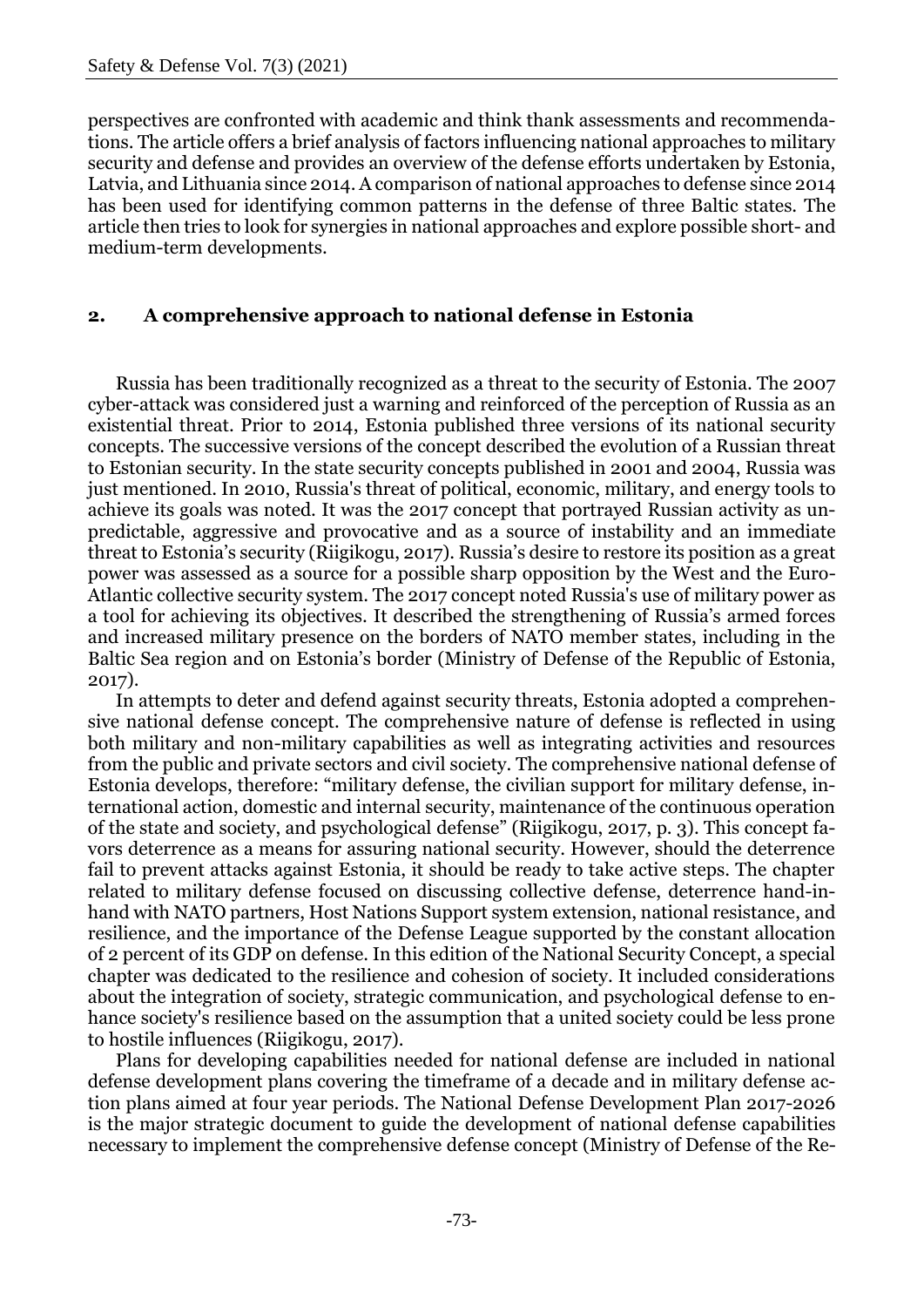1 public of Estonia, 2017). As a reaction to the deteriorating security environment after Rus-2 sian aggression against Ukraine in 2014, the plan called for the wartime structure of the Estonian Defense Forces to expand from 21,000 to 25,000 troops. As a result, the conscript service increased from 3,000 to 4,000 soldiers per year, and the role of women in the armed 5 forces was extended. The 1st Infantry Brigade is planned to be a mechanized force by 2026, 6 equipped with CV 90 combat fighting vehicles, armored personnel carriers, self-propelled artillery, and new generation anti-tank systems. The brigade has been ready to integrate a NATO heavy armor battalion since 2017. The 2nd Infantry Brigade will be developed as a full-scale motorized light infantry brigade with an additional artillery battalion. The devel-10 opment of military defense capabilities envisaged in the National Defense Development plan 11 2017-2026 also covers the increase in the Host Nation Support capabilities and air surveillance (Cieślak, 2021). The capability development plans also include establishing a cyber 13 defense command based, investments in the Defense League and patriotic education, promoting research and development activity, and supporting Estonia's defense industry sector. The defense budget in Estonia has met the NATO required level of 2 percent of the GDP since 2012. In 2021, the defense spending is to increase to 645.5 million Euro (2.29% GDP), including some  $\epsilon$ 10 million for HNS (Ministry of Defense of the Republic of Estonia, 2021). An additional  $\epsilon$ 46 million was also added to the previously planned defense investment programs to allow for the procurement of a coastal defense system.

An important contributor to Estonian comprehensive national defense is the voluntary 21 Defense League, which is deeply rooted in the societal patriotic and national spirit (Małysa, 22 2017). This organization is voluntary and independent, but the Commander of the Defense League is directly subordinated to the Estonian Chief of Defense, who has the authority to 24 command and control the troops/units composed of Defense League members assigned to 25 the Estonian Defense Forces during wartime (Glińska, 2018). The Defense League gathers 26 16,000 members, and with support organizations, a total of 26,000 members (The Defense League, 2021). An important characteristic of the Defense League is permitting members to possess weapons in their homes. This enables a rapid reaction to emerging threats and supports mobilization. The solution was verified during "snap mobilizations", in which more 30 than 85% of volunteers reported to their units. The National Defense Action Plan 2019-2022 includes provisions for creating six new companies of the Defense League; thus the mobility 32 of its four battalions will increase (source). The 2020-2023 action plan envisages the EDL budget to be  $\epsilon_{43}$  million per year, an increase in personnel up to 30,000 in 2022, and extensive exercises (Baltic News Service, 2019).

Reliance on reserve components is clearly visible in the Estonian comprehensive ap-36 proach to defense. The Commander of the Estonian Defense Forces pointed at the im-37 portance of reservists for the state's security. As the majority of Estonian reservists store their service weapons at home, they are able to report immediately in the case of a threat of aggression. He expressed his conviction that one day active armed forces personnel will also have their service weapons stored at home during a crisis period. This has been considered 41 especially important already from the point of view of the formation of military units. A more important observation is tied to future defense requirements, which may include doctrinally different scenarios than current threats (Veebel, 2019). To meet future defense education 44 requirements, the Defense League will organize national defense camps to ensure that young 45 people from all regions of Estonia have the opportunity to participate in national defense camps of uniform quality. It aims to increase people's readiness to protect Estonia's inde-47 pendence. The concept is supported by the Ministry of Defense, to ensure that young Estonians are offered equal opportunities for national defense education.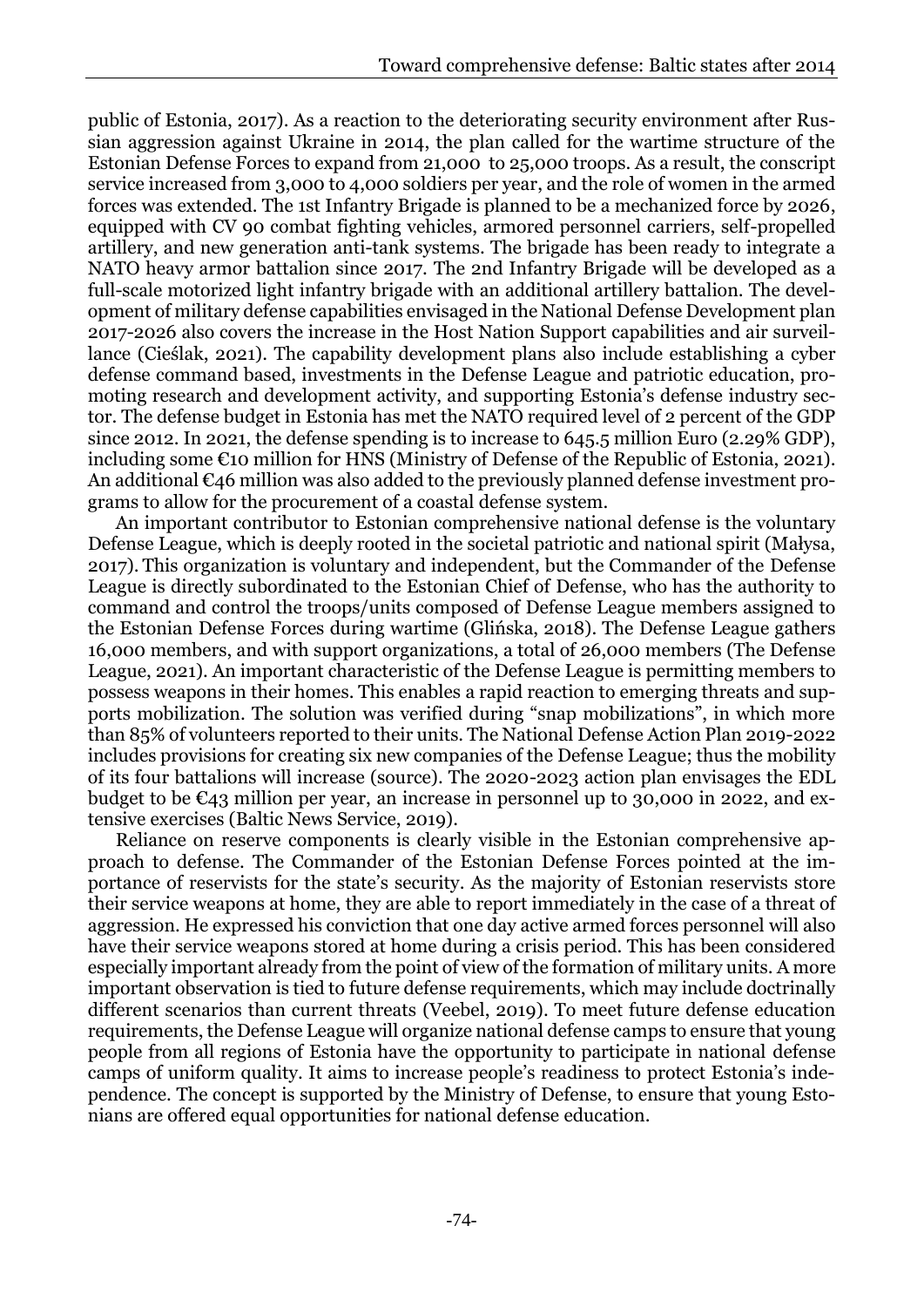#### 1 **3. Comprehensive national defense in Latvia**

2 The State Defense Concept adopted in 2012 recognized the potential of a military conflict but assessed it as low (Saeima, 2012). The State Defense Concept of 2016 took into account 4 "the aggression in Ukraine fueled by the Russian Federation and its significant challenges to security in Europe and global international order" (Ministry of National Defense of the Re-6 public of Latvia, 2016). The Russian armed forces' high readiness and mobility capabilities were seen as a challenge by reducing reaction time for NATO to respond to any direct aggression (Ploom, Śliwa & Veebel, 2020). The aggression was seen as a military threat, so special attention was given to special services, social networks, prevention of information 10 operations, and the danger of societal radicalization (Nickers, 2016). It leads to putting an accent on effective strategic communication, counterintelligence and preventive measures, 12 developing a unity of society (Rostoks & Vanaga, 2016). The National Security Concept adopted in 2019 acknowledged that the security of Latvia was influenced by the mutual in-14 teraction of several military and non-military factors. The external security risks and threats 15 to national security were assessed as remaining high. Russia was considered the main threat 16 to national security because of its continued confrontation with the West and its aggressive security policy implemented in the Baltic Region. Threats posed by Russian policy include a wide range of non-military and military hybrid activities. Russia expanded its deployment of information, compatriot, and educational policies, along with cultural and humanitarian activities, trying to influence its internal political processes and public opinion. Latvia is aware of Russia's strengthened military potential and the high intensity of its military activities close to its borders. The modernization of the armed forces, combat readiness checks, deployment of additional troops and creation of new ones, aggressive scenarios in exercises are considered proof of the increased military threat to the security of Latvia. The newest 25 State Defense Concept of 2020 discards the scenario of a large-scale high intensity conflict 26 between NATO and Russia as the latter cannot afford it. Therefore, the most realistic scenario may be a hybrid war or a surprise attack to seize some territory which was described 28 as a more likely scenario that Latvia's defense system could face (Ministry of National Defense of the Republic of Latvia, 2020).

The Latvian approach to national defense builds upon the foundations of the model of total defense adopted earlier by the Nordic states. Comprehensive national defense is in-32 tended to ensure security and crisis preparedness across all sectors of the state and society, including preparedness for military conflicts. The Latvian comprehensive national defense reinforces NATO's collective defense and other regional initiatives. It aims at the enhance-35 ment of Latvia's deterrence capabilities and building resilience against possible crises or armed conflicts. The need for a comprehensive approach results from the complexity of 37 threats to Latvia's security, which means that the traditional national defense system along with its armed forces will not be able to respond effectively to all of the hybrid threats alone. A comprehensive state defense system is expected to enable all governmental and non-governmental organizations to contribute to crisis preparedness and management. Such a system will, according to official documents, "ensure resilience against external impacts, resist and recover from major shocks and challenges". Since 2018, the national defense system of Latvia has been adjusted to new threats and challenges.

Latvia's military defense is based on the capabilities of the National Armed Forces. The development of operational capabilities tries to balance the requirement to preclude a sur-46 prise attack and stay within a limited budget. Therefore, the Latvian armed forces are currently developing a special operations unit, military engineering, air defense, command and 48 control, mechanization, indirect fire, and other significant capabilities. The concept puts emphasis on early warning systems to detect and defend against a surprise attack, command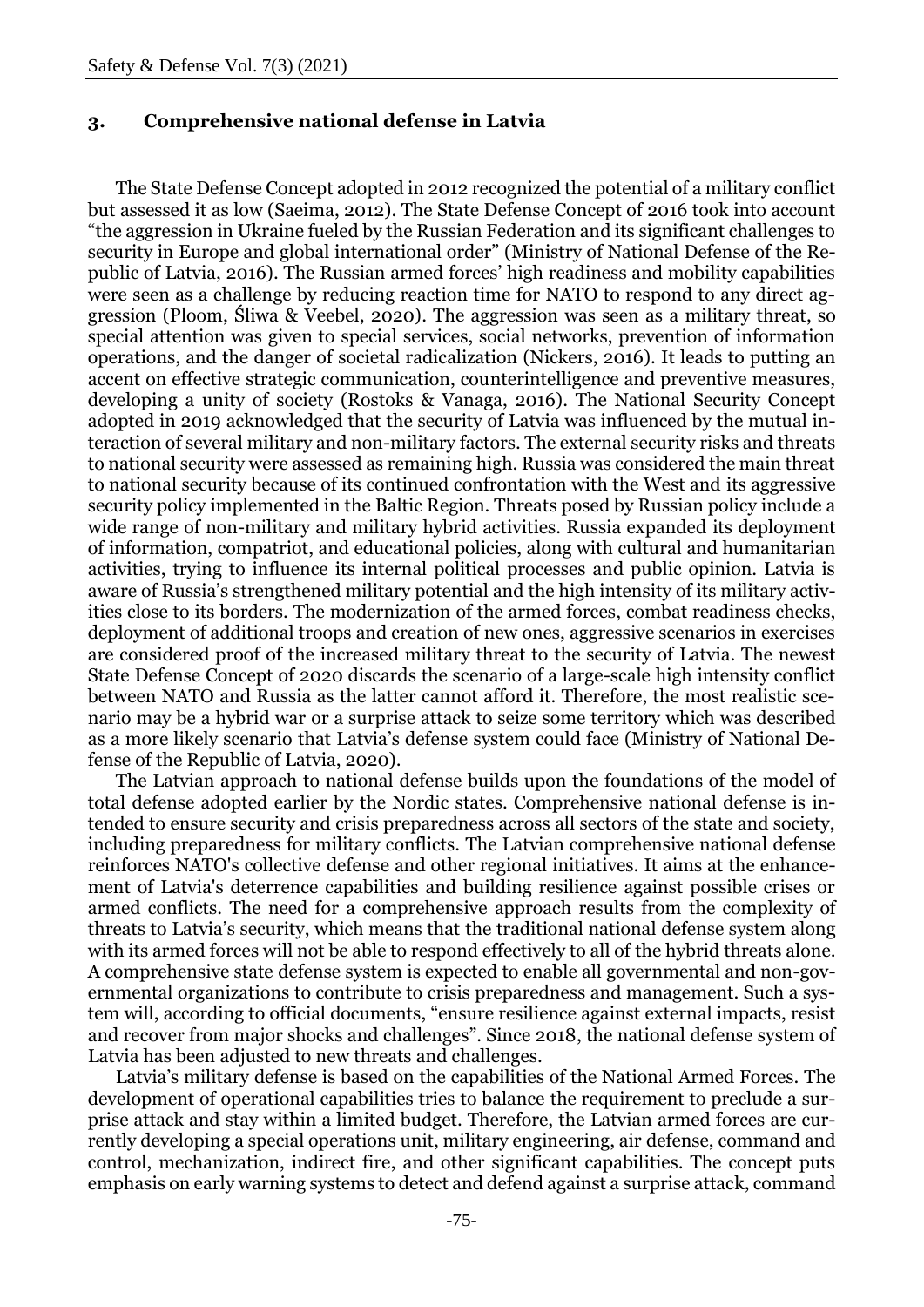1 and control systems that are resilient against electronic warfare, and overall military readi-2 ness, including for the National Guard. The organized forces would be a mechanized infantry 3 brigade together with the National Guard brigades, which are planned to be equipped with 4 combat support elements, such as indirect fire and anti-tank and air defense capabilities. 5 Latvia's national armed forces include 6,600 army troops, along with 8,200 National Guard 6 troops and 3,000 reserve troops (Ministry of National Defense, Republic of Latvia, 2019). 7 The National Guard is directly subordinated to the Chief of Defense. It supports regular units and operates as a part of land forces under collective defense scenarios. The National Guard facilitates host nation support, preserves the mobilization system, supports law enforcement forces, and assures critical infrastructure security. The National Guard maintains the high readiness of quick reaction platoons and companies to defend against hybrid threats, such as "little green men" and support local administration in crisis situations (Andzas & Veebel, 13 2017). In efforts to address the requirements of conventional military defense, the Latvian armed forces continue efforts related to the development of air defense, fire support, command and control, and mechanized infantry capabilities. The development of logistic sup-16 port and infrastructure is worth noting as it remains crucial for any further build-up of Latvian armed forces. Latvia keeps promoting recruitment for the National Guard and incentivizes service in this formation.

Latvia has continued its efforts to develop its comprehensive defense system and strengthen society's resilience. This part of defense preparations aims to ensure the conti-21 nuity of government at all levels in any crisis situation, protect Latvia's information space and cyber defense, and non-violent civil resistance against occupation forces. The Latvian approach to comprehensive defense puts emphasis on the importance of education. A vol-24 untary state defense education covering civil population consciousness and patriotic educa-25 tion has been developing for some time. However, from 2024 onward, it will be a mandatory part of education and will receive specifically allocated resources allowing for the development of curricula and preparing quality personnel. The Youth Guard Development Program is intended to increase membership by promoting patriotic spirit, raising membership up to 29 12,000 in 2027, and investing in weapon systems, equipment, and infrastructure (Flanagan et al., 2019).

## 31 **4. Lithuanian total defense**

32 When Lithuania joined NATO, it reconsidered national security and defense policy as the 33 priority as the security situation was evolving significantly at the time. The membership assessment was connected with a hope the militaries in Europe would reorient to outside re-35 gions and be more involved in peacekeeping or humanitarian operations. However, 2014 36 was a sobering and alarming year for Vilnius as after Russia had attacked Georgia, speeded 37 up the 2008 Russian armed forces military reform, carried out the annexation of Crimea and initiated a war in eastern Ukraine. Those facts challenged the existing security arrange-39 ments and started to further revise awareness of Russia as a threat. The military strategy adopted by Lithuania in March 2016 considers the threat of conventional armed aggression 41 no longer as a theoretical one. It points at irregular military formations that might be used 42 to destabilize a NATO member state and test the credibility and unity of the Alliance (Ministry of National Defense of the Republic of Lithuania, 2016). The strategy also takes into account information and cyber-attacks, regional crises and activities of foreign intelligence services.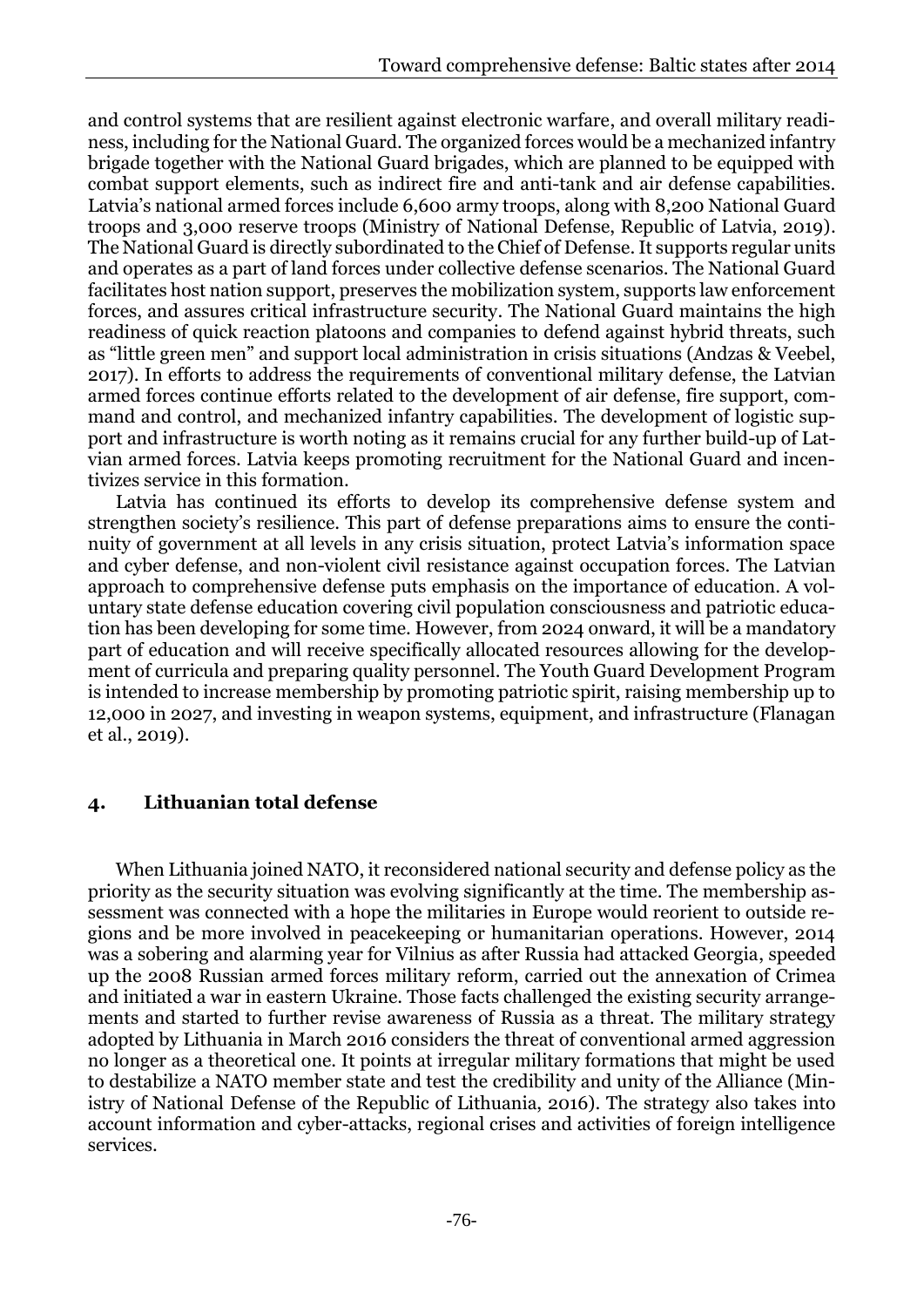1 Taking into consideration the new situation, Lithuania reconsidered its defense policy, 2 highlighting the importance of deterrence. It has been an integral principle of defense based 3 on the assumption that total and unconditional resistance must involve all national re-4 sources to defend the state. Every citizen and the entire national resources will oppose a 5 threat. For that reason, specific laws and regulations were adopted with respect to international law. Legitimately, the country approved the law regulating rules of engagement sanc-7 tioning the use of weapons during peacetime which was based on experiences coming from the war in Ukraine and invasion of the so-called "little green men." Such a proactive ap-9 proach to face non-military threats was important to speed up the reaction of military and voluntary forces in cases of, e.g., provocations, attacks of armed groups, crossing border by armed people or in general toward facing unconventional threats (Ministry of Defense of the Republic of Lithuania, 2014). The changes in the security environment forced Lithuania to 13 reconsider and accelerate a comprehensive implementation of credible deterrence. This became possible because of the defense budget growth allowing to enhance defense capabili-15 ties. NATO's decisions to boost its deterrence and defense efforts in the Eastern flank were recognized as a critical factor from a national perspective.

Lithuania developed a formula of effective deterrence founded on three pillars: national defense capabilities, NATO deterrence, defense measures and the whole-of-society/total de- fense approach. Between 2014 and 2020, the Lithuanian defense budget rose four times in nominal terms, increasing from 0.76 to 2.02 percent of the GDP. This allowed for an exten- sive build-up of armed forces and their technical modernization. A second brigade started to be developed, and self-propelled artillery and air defense systems were bought (Cieślak, 2021). In the context of national defense capabilities, Lithuania decided to enhance and adapt territorial defense to a new situation based on historical experiences. Lithuania devel- oped required national defense capabilities, but does not plan to fight alone, as the collective defense is an essential element of approach to its national defense. In this respect, the Na- tional Defense Volunteer Force, subordinated to land forces, strengthens the entire Lithua- nian territory as the backbone of territorial defense (Zaleski, Śliwa & Veebel, 2020). The volunteer force is organized into six territorial units covering the entire territory of Lithua- nia. The National Defense Volunteer Force is a credible part of national defense capabilities based on the high motivation of members (Vileikiene, Pociene & Alekneviciene, 2015).

The armed forces also cooperate with the Lithuanian Riflemen's Union, a paramilitary 33 organization of some 12,000 volunteers. The union constitutes trained reserve manpower to 34 reinforce either armed forces or the National Defense Volunteer Force to contribute to de-35 fense and resistance in case of occupation. The Union is organized in ten regions, which are 36 composed of light infantry type companies, which cooperate with local communities. Half of 37 the Riflemen's Union members are young riflemen now, which changed the pre-2014 age balance when the older generation dominated. The riflemen are distributed into several 39 groups based on their wartime tasks, and training received. Combat riflemen, who received full basic military training, will be assigned to active military units. "Owl" riflemen being journalists or public relations specialists will contribute to STRATCOM efforts, while kinetic 42 riflemen will protect critical infrastructure and support local municipality or military commandants. Civil resistance riflemen are planned to engage in logistic support and IT services. In the case of military occupation, civil resistance riflemen are supposed to participate in non-violent resistance (Zdanovicius & Statkus, 2020). To prepare society for defense against any armed aggression, Lithuania developed the "Guide to Active Resistance" in 2016, 47 providing guidance in the case of occupation to preserve resilience and support resistance (Ministry of National Defense of the Republic of Lithuania, 2016).

Assuming that a military conflict in the region could erupt with only a short warning 50 period, the guiding principle was to limit response time to a minimum. The renewed military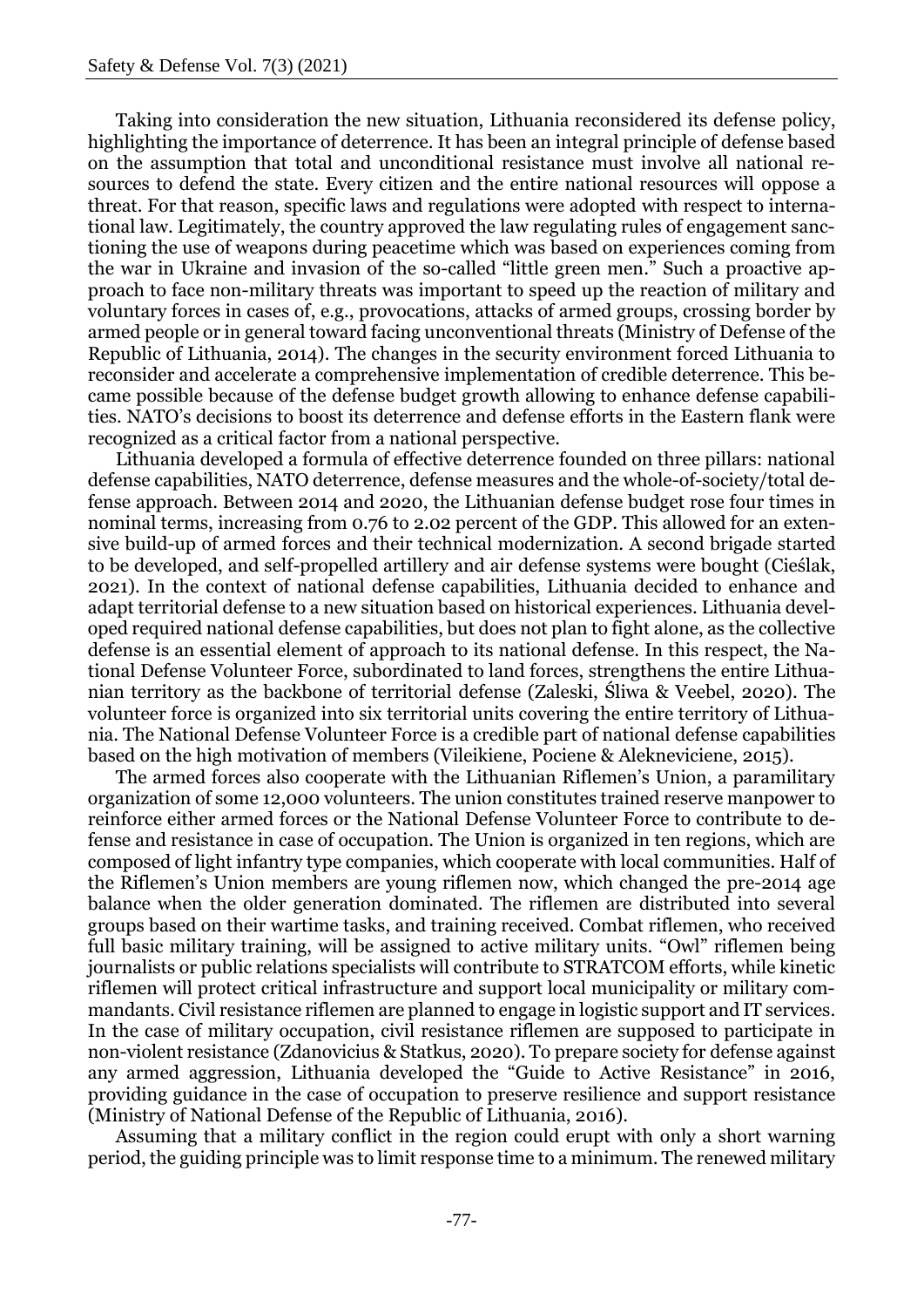strategy adopted in 2016 focused on preparing the Lithuanian Armed Forces to meet a pos- sible aggressor based on a significant evolution of the armed forces' structure, their readiness, manning, training and equipment. Part of the armed forces is kept in high readiness to allow for a rapid reaction to surprise military or hybrid attacks (Ministry of National Defense of the Republic of Lithuania, 2017). An important factor was renewing conscription in Au- gust 2015 after being suspended in 2008. The reason was the need to have trained reserves to join armed forces on short notice. The plans for active military reserves discussed in 2016 called for a reserve of 30,000 to 40,000 active military personnel. It was estimated that by 2020 at least 15,000active reservists would be available (Zdannovicius & Statkus, 2020). In 2020 the new iteration of martial law was adopted in Lithuania. It clarified the status and role of citizen armed resistance units as well as that for partisans.

An important pillar of Lithuanian deterrence is described as the whole-of-society/total 13 defense approach. This concept rests on the conviction that if society can maintain awareness of threats, it is immune to the disinformation and develops the ability to defend the country. Its defense is supported by education and motivating citizens to defend the state, 16 boost their resilience, and increase non-violent and armed resistance skills. The Mobilization and Civil Resistance Department under the Ministry of Defense regularly visits schools and other institutions with educational lectures. Due to COVID-19, some of the lectures are 19 conducted online. Non-Governmental Organizations, along with state institutions and the Riflemen's Union are engaged in educational and training activities related to national se-21 curity and defense. In 2017, the national security and state defense program was adopted for 22 the last grades of high school. Initially, it was voluntary and did not attract many participants. However, one may expect this kind of education will be expanded to enhance a patri-24 otic spirit among younger generations and that it will become an integral part of curricula for the high schools.

## 26 **5. Conclusions**

27 The deterioration of the security environment caused by Russia's aggressive actions re-28 invigorated the defense efforts of the Baltic states after 2014. After a decade of contributing 29 to NATO expeditionary operations, the Baltic states shifted their focus on collective and national defense against conventional and hybrid threats. Aside from membership in NATO, 31 the recent years saw substantial developments in the field of national defense in all of the Baltic states. A comprehensive approach to defense has become a cornerstone of national 33 policies since 2014, and significant efforts have been made by all of the Baltic states to turn this concept into reality. The Baltic states continue to implement comprehensive (total) de-35 fense concepts to be better prepared to address the full spectrum of threats to their security. The capability to defend against both conventional and hybrid threats has been incorporated in the Baltic states' national defense strategies and concepts. While the efforts undertaken 38 by Estonia, Latvia, and Lithuania differ to some extent, there are a lot of commonalities in the approach adopted by those states since 2014. The sense of urgency translated into in-40 creased defense budgets, build-up and modernization of armed forces, reinforced territorial defense and reserve components and strengthened social resilience. The development of 42 conventional military capabilities in all of the Baltic states is constrained by limited resources available. Therefore, capabilities for land combat are prioritized to assure a high level of attrition to possible aggressors. The threat of a Russian surprise hybrid attack and 45 the destabilization by means of information and cyber-attacks prompted the development 46 of rapid reaction capabilities by armed forces of the Baltic states. At the same time, the build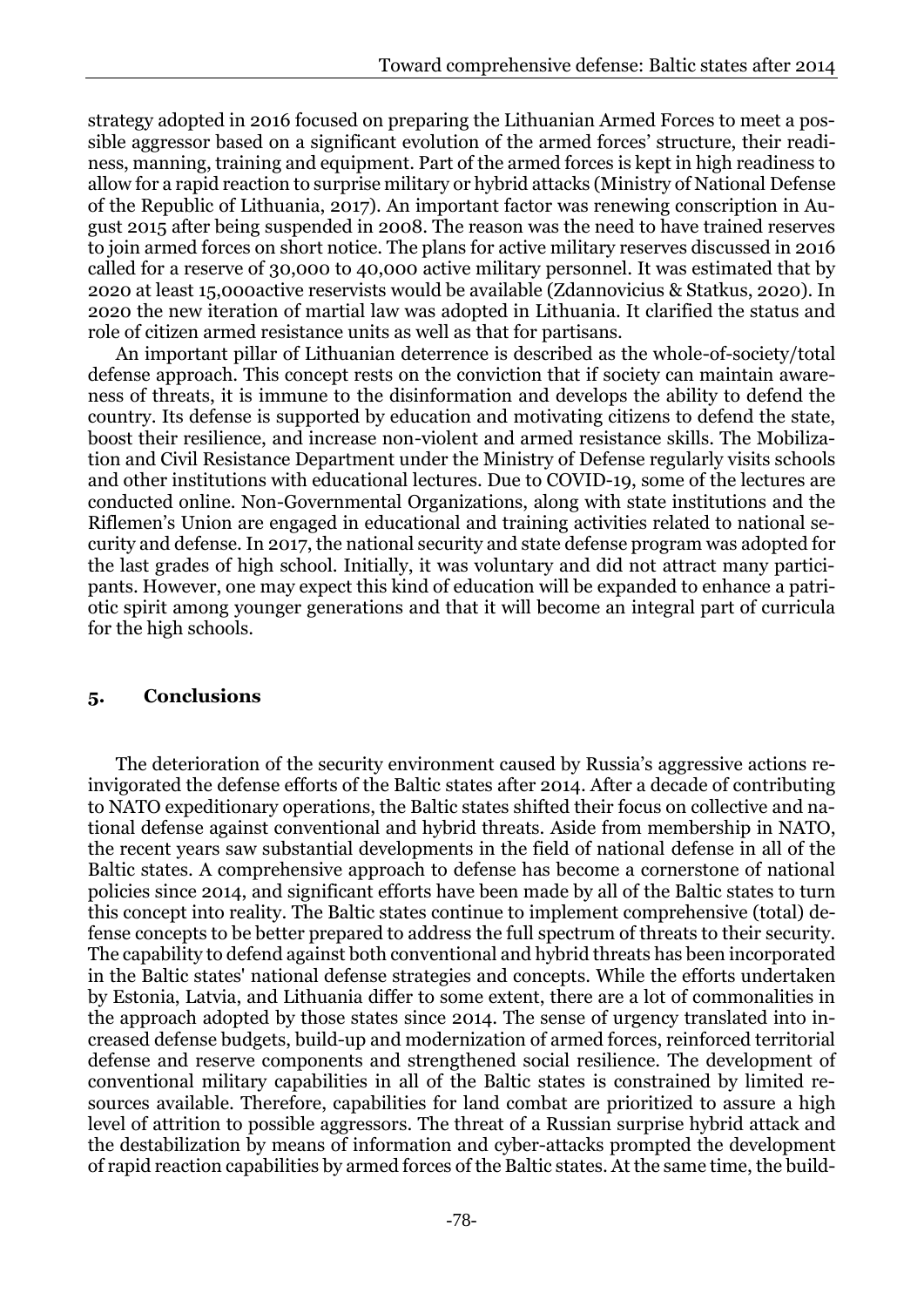up of territorial defense and reserve components have been taking place. The Baltic states pay close attention to reinforcing social resilience to counter malign information campaigns. With solid progress in implementing the concepts of total or comprehensive defense in re- cent years, it is clear how much still remains to be done. To make total defense work, more efforts are needed to solidify its legal and conceptual frameworks, develop and field required military capabilities, and reinforce societal resilience.

# **Declaration of interest**

The authors declare that they have no known competing financial interests or personal relationships that could have appeared to influence the work reported in this article.

# **References**

- 1. Andzas, M., & Veebel, V. (2017). Deterrence Dilemma in Latvia and Estonia: Find- ing the Balance between External Military Solidarity and Territorial Defense. *Jour-nal on Baltic Security, 3*(2), 29–41. https://doi.org/10.1515/jobs-2017-0005
- 2. Bankauskaite, D., Berzins, J., Lawrence, T., Šlekys, D., Swaney, B., & Hammes T. X. (2020). Baltics Left of Bang: Comprehensive Defense in the Baltic States. *Strategic Forum, 307*, 1–19. https://inss.ndu.edu/Media/News/Article/2393851/baltics-leftof-bang-comprehensive-defense-in-the-baltic-states/
- 3. Cieślak, E. (2021). Air defense of the Baltic states. Looking toward the future. *Safety & Defense, 7*(2), 12–21.<https://doi.org/10.37105/sd.158>
- 4. Flanagan, S. J., Osburg, J., Binnendijk, A., Kepe, M., & Radin, A. (2019). *Deterring Russian Aggression in the Baltic States through Resilience and Resistance*. RAND Corporation. https://www.rand.org/pubs/research\_reports/RR2779.html
- 5. Glińska, P. (2018, July 18). WOT: zacieśniamy współpracę z Estonią. *Polska Zbrojna*. http://www.polska-zbrojna.pl/home/articleshow/25900?t=WOT-zaciesniamy-wspolprace-z-Estonia-#
- 6. LETA. (2020, October 20). *Latvia's Defense Ministry to focus on army moderniza- tion and cyber security in 2021*. https://bnn-news.com/latvias-defense-ministry-to-focus-on-army-modernization-and-cyber-security-in-2021-218030
- 7. Małysa, T. (2017). Wojska obrony terytorialnej w państwach bałtyckich. *Bezpieczeń-stwo. Teoria i Praktyka, 3(2017)*, 225–236.
- 8. Ministry of Defense of the Republic of Estonia. (2017). *Estonian Military Defense 2026*. https://kaitseministeerium.ee/sites/default/files/sisulehed/eesmargid\_tegevused/rkak2026-a6-spreads\_eng-v6.pdf
- 9. Ministry of Defense of the Republic of Estonia. (2018). *National Defense Action Plan 2019-2022*. http://www.kaitseministeerium.ee/en/objectives-activities/de-fense-planning/national-defense-action-plan-2019-2022
- 10. Ministry of Defense of the Republic of Estonia. (2019). *National Defense Action Plan 2020-2023: Introduction*. https://kaitseministeerium.ee/sites/default/files/mdap\_2020-2023\_introduction\_en\_rm.pdf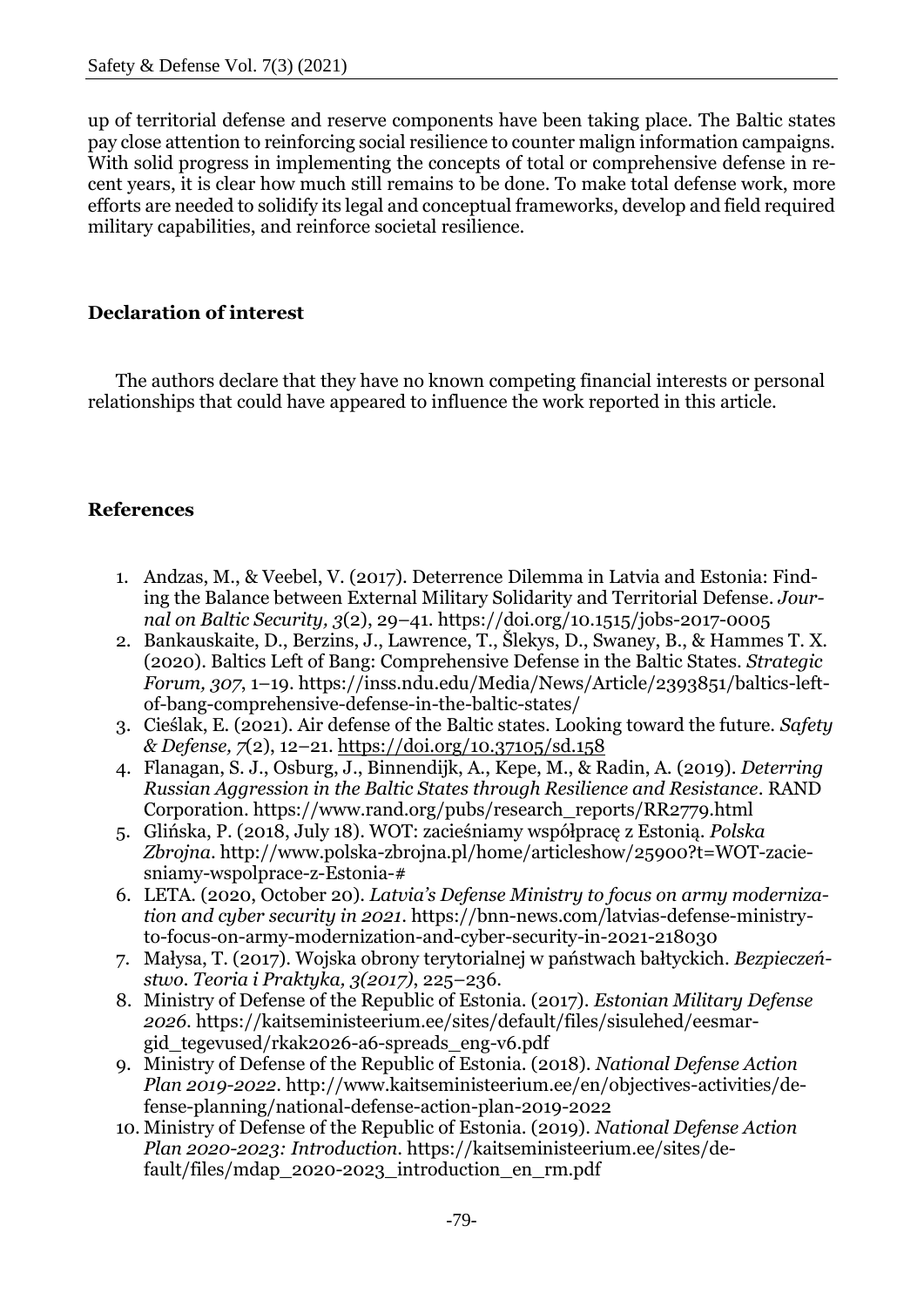- 11. Ministry of Defense of the Republic of Estonia. (2021, April 26). *Estonian defense budget 2021*. https://kaitseministeerium.ee/en/objectives-activities/defense- budget
	- 12. Ministry of Defense of the Republic of Latvia. (2020). *Saeima approves the Na- tional Defense Concept*. https://www.mod.gov.lv/en/news/saeima-approves-na-tional-defense-concept
	- 13. Ministry of National Defense of the Republic of Latvia. (2016). *The National Secu- rity Concept of the Republic of Latvia (informative section)*. https://www.mod.gov.lv/sites/mod/files/document/NDK\_ENG\_final.pdf
	- 14. Ministry of National Defense of the Republic of Latvia. (2019). *Comprehensive Na- tional Defense in Latvia*. https://www.mod.gov.lv/sites/mod/files/document/Com-prehensive%20National%20Defense%20in%20Latvia.docx
	- 15. Ministry of National Defense of the Republic of Lithuania (2017). *The White Paper on Lithuanian Defense Policy.* https://kam.lt/en/defence\_policy\_1053/im-portant\_documents.html
	- 16. Ministry of National Defense of the Republic of Lithuania, (2014, December). *New Statute on Use of Military Force will allow to immediately use Armed Forces in re- sponse to non-conventional threats in peacetime*. http://kam.lt/en/news\_1098/current\_issues/new\_statute\_on\_use\_of\_military\_force\_will\_allow\_to\_immediately\_use\_armed\_forces\_in\_response\_to\_nonconventional threats in peacetime.html
	- 17. Ministry of National Defense of the Republic of Lithuania. (2016, March). *The mili- tary Strategy of the Republic of Lithuania*. https://kam.lt/en/defence\_policy 1053/important documents/strategical documents.html
	- 18. Nikers, O. (2016). Inside Latvia's New State Defense Concept: Riga Declares Its Mil- itary Ambitions Ahead of NATO Summit. *Eurasia Daily Monitor* 13(104). https://jamestown.org/program/inside-latvias-new-state-defense-concept-riga-de-clares-its-military-ambitions-ahead-of-nato-summit/#.V1Z40vl96Uk
	- 19. Ploom, I., Sliwa Z., & Veebel, V. (2020). The NATO "Defender 2020" exercise in the Baltic States: Will measured escalation lead to credible deterrence or provoke an es- calation? *Comparative Strategy, 39*(4), 368-384. https://doi.org/10.1080/01495933.2020.1772626
	- 20.Riigikogu. (2017). *The National Security Concept of Estonia*. Republic of Estonia. https://kaitseministeerium.ee/sites/default/files/elfinder/article\_files/national security concept 2017 0.pdf
	- 21. Rostoks, T., & Vanaga, N. (2016). Latvia's Security and Defense Post-2014. *Journal on Baltic Security, 2*(2), 71–108.
	- 22.Saeima. (2012). *The State Defense Concept, approved by Saeima (Parliament) on 10 May 2012*. Republic of Latvia. https://www.mod.gov.lv/sites/mod/files/docu-ment/Koncepcija\_ENG.pdf
	- 23.Veebel, V. (2019, November 22). *Are the Baltic States Convincing Russia by Devel- oping their Defence Capability?* RKK. https://icds.ee/en/are-the-baltic-states-con-vincing-russia-by-developing-their-defence-capability/
	- 24.Vileikiene, E., Pociene, A., & Alekneviciene, J. (2015). Analysis of Volunteer Sol- diers' Attitudes to Service in the Lithuanian Military. *Lithuanian Annual Strategic Review, 13*(1), 243–265. https://doi.org/10.1515/lasr-2015-0012
	- 25.Zaleski, K., Sliwa, Z., & Veebel, V. (2020). Baltic visions and dilemmas of territorial defense after 16 years in NATO. *Journal of International Studies, 13*(4), 184–196. https://doi.org/10.14254/2071-8330.2020/13-4/13